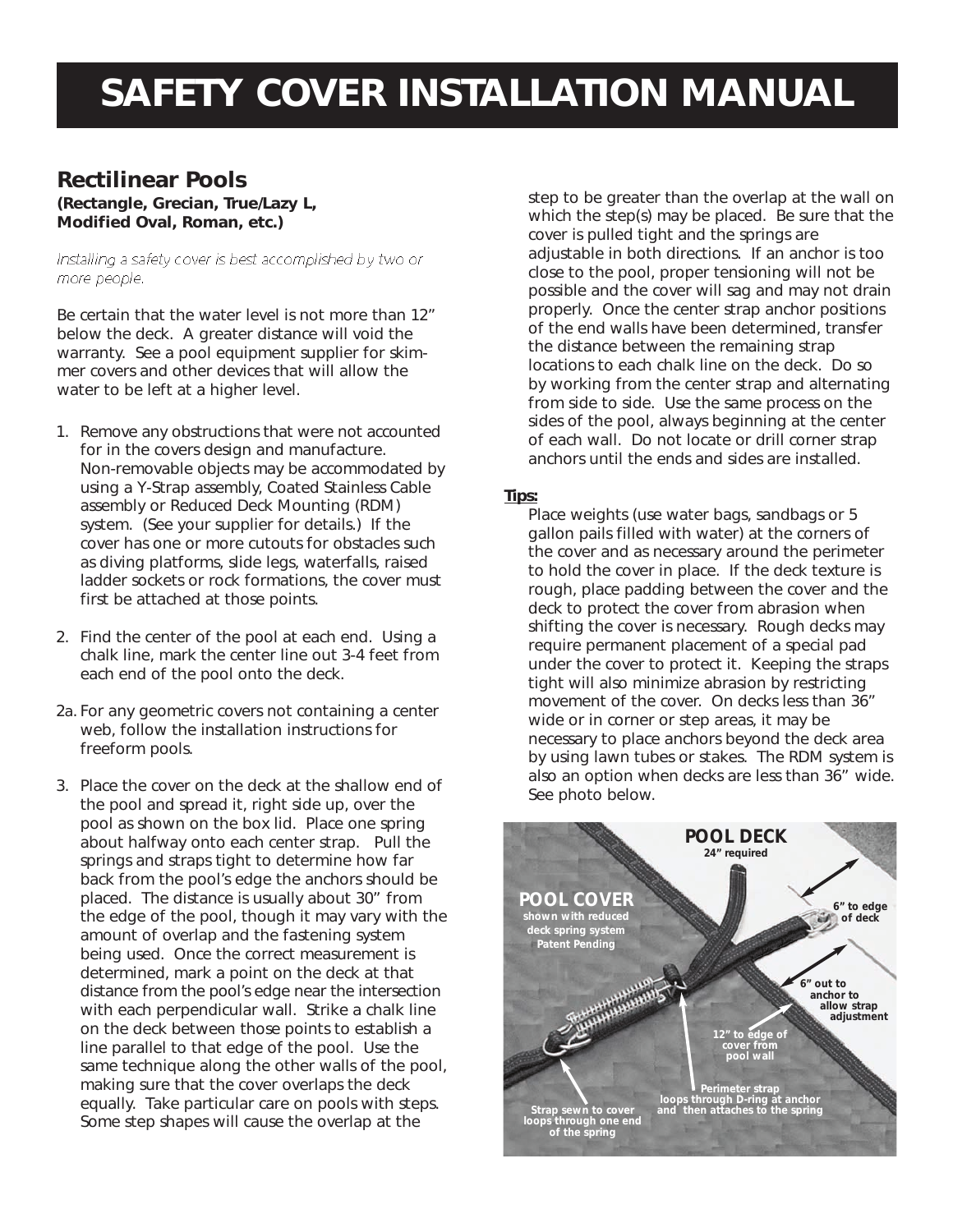- *4*. As the straps cross the chalk line, pull them in a straight line or angled just slightly toward the nearest corner. Doing so helps keep the perimeter of the cover flat against the deck. The point at which the strap crosses the chalk line is where the anchor hole should be marked and located.
- 5. Remember that any cutout position(s) must be identified first and their strap locations referenced to a chalk line. Set the depth of the anchor hole by wrapping tape at a distance from the tip of the masonry bit that corresponds to the length of the anchor body. The depth can also be checked by inserting the anchor installation pin (also known as a "tamp tool") up side down into the hole; the shoulder of the tool must be just below the deck level. Use a hammer drill with a long, 3/4" diameter masonry bit to drill all the holes. Drill holes at all the end and side anchor positions. Do not drill the corner anchor holes at this time.
- 6. Vacuum all dust and debris from the holes and surrounding areas, allowing the anchors to be set flush with the deck. If drilling has caused the perimeter of the hole of chip, brass and anchor collars (escutcheons) are available to cover the damage. Use the



installation pin to set the external body of an anchor into each center strap hole. **(See figure E).** Then thread a lubricated insert into each anchor body leaving the unthreaded portion above the level of the deck. Silicone spray is recommended for lubrication and should also be applied following annual anchor cleaning with pressurized water.

7. See the proper strap weaving method in the illustrations below. **Illustration "A"** shows the correct installation of a cover strap when using the D-ring. Please note that while the D-ring spring is standard on all covers, buckles may be ordered and used with the D-ring assembly. **Illustration "B"** shows the way in which the D-ring can be bypassed and the buckle used as an alternative means of securing a strap



8. Attach a spring to each end and side strap. A cover will fit much better if both ends of the cover are centered and anchored before moving to the sides. Using the installation rod, start at the center of each end, alternating in sequence from the center straps and attach each spring as shown in the illustration below. Attach the side springs next. Attach each step cover spring last. *Detaching the springs when the cover is removed is accomplished by reversing the installation process. Do not kick or in any way abuse the springs upon removal. Failure to use the rod voids the warranty.*



- 9. Adjust all straps for proper tension. Each spring should be compressed about 50% or slightly less. The main objectives are to ensure equal overlap and promote direction of water toward the cover's drainage system. The cover's edges must be flat on the deck upon completion of the installation.
- 10. The cover's corner anchor positions can now be located and drilled. It may be necessary to place them at a slight angle. That will allow the properly tensioned corner straps to draw the cover into a wrinkle-free position that promotes drainage. *Check spring tension and alignment throughout the cover season. Although springs have been properly positioned and tensioned upon installation, it is equally important to adjust them while snow, rain and debris have their cumulative effect. Uniform spring tensioning will prevent puddles from forming leading to damage to the cover. Be sure that the cover's edge is the same all around the pool.*

**Homeowners must be shown the care and safety instructions on the cover labels!**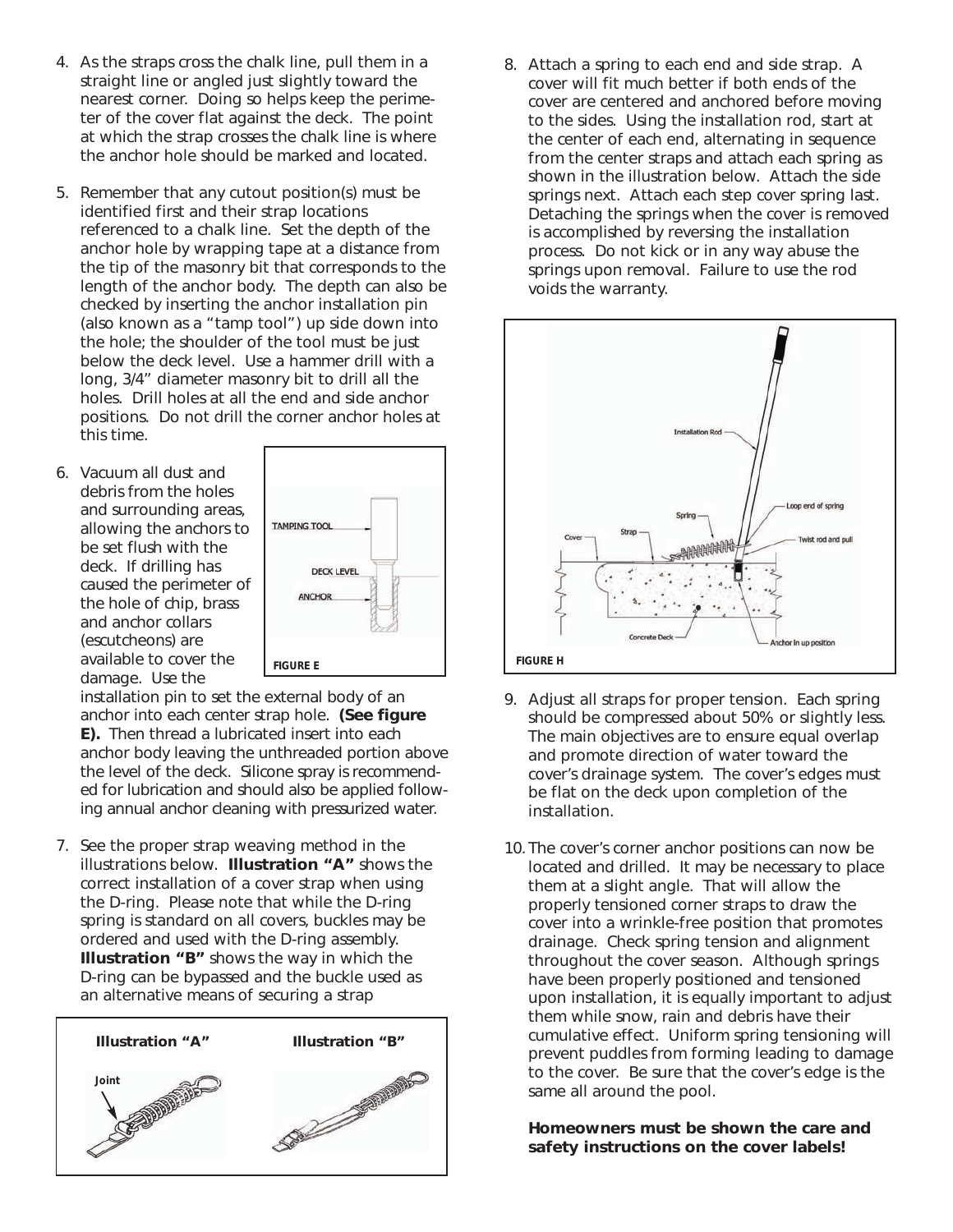#### **Freeform Pools (Kidney, Mtn. Lake/Pond, Lagoon, etc.)**

Freeform safety covers can be installed following the same guidelines as those for rectilinear covers; however, their configurations make the use of chalk lines unlikely for locating anchor positions.

- 1. Freeform covers are designed to provide about 1<sup>1/2</sup> times the overlap of rectilinear covers. As a result, their anchors are placed approximately 18" back from the cover's edge. Find the centermost strap of the cover and position it such that the cover overlaps the pools perimeter equally. If non-removable obstacles exist, the cover should be positioned and attached first at those points. Use weights to hold the cover in place as suggested in the "Tips" section of this manual. Effective weighting of Freeform covers is essential to their proper installation.
- 2. Attach springs to each end of the center length (end) strap and as shown in **illustrations A and B.** Mark the anchor locations approximately 18" back from the edge of the cover with the straps pulled tight. Drill the holes, vacuum and set the anchors as described previously. Attach the springs to the anchors and tension them properly. Be sure the overlap is equal on each end. Alternating from the center strap, repeat this procedure for all length (end) straps.
- 3. Find the center width (side) strap and attach springs to each end. Mark the anchor locations approximately 18" back from the edge of the cover while tension is applied across the strap. Drill the holes, vacuum and set the anchors as described. Attach the springs and tension them properly. Repeat with each width strap alternating from the center out.
- 4. Once all anchors and springs are in place, adjust the tension equally on all springs making sure the cover lies perfectly flat. Check spring compression and cover drainage periodically throughout the season. Homeowners must be shown the care and safety instructions on the cover labels.

## **Installing anchors in surfaces other than concrete.**

(**Pavers, brick and stone)**

It is not uncommon for pavers, brick or stone to be dry set on a bed of sand. In order to secure a safety cover to materials such as these, it is necessary to use a lawn tube with an anchor inserted into it. Lawn tubes are about 18" long with an outside diameter of 1". They have an inside diameter of 3 ⁄4" to accommodate an anchor body.

#### *To install a lawn tube:*

- Because some masonry materials will crack when drilled, drilling a test piece prior to installing an anchor is suggested. If the material does not tolerate this process, locate the hole at the intersection of two or more pieces. Mark the intended anchor position and drill a 1" diameter hole into the material. If the masonry materials are set on a concrete slab, drill completely through the slab. A core drill works well on fragile or brittle materials.
- Lawn tubes are supplied with an anchor and insert as an assembled unit. Use a block of wood and mallet to tap the tube into the hole until its flush with the deck surface.
- Remove the insert, lubricate it and screw it into the anchor body until only the unthreaded portion is exposed. Attach springs as instructed.

*It is important to note that this system may also be used in stable soil on which fixed decking is not installed.*

#### **Wood Decks**

Anchor bodies for wood decks have flanges that are 1.5" in diameter by 1/8" thick. Each flange has countersunk holes to accommodate wood screws. To install wood deck anchors:

- 1. Countersink a 1.5" diameter hole into the deck 1/8" deep.
- 2. Drill a 3/4" diameter hole into the center of first hole and to the same depth as or slightly more than length of the anchor body.
- 3. Vacuum dust and chips from the hole and surrounding area, insert the anchor body and tap it flush with the deck surface.
- 4. Install the screws and thread a lubricated insert into the anchor body until only the unthreaded portion if exposed.

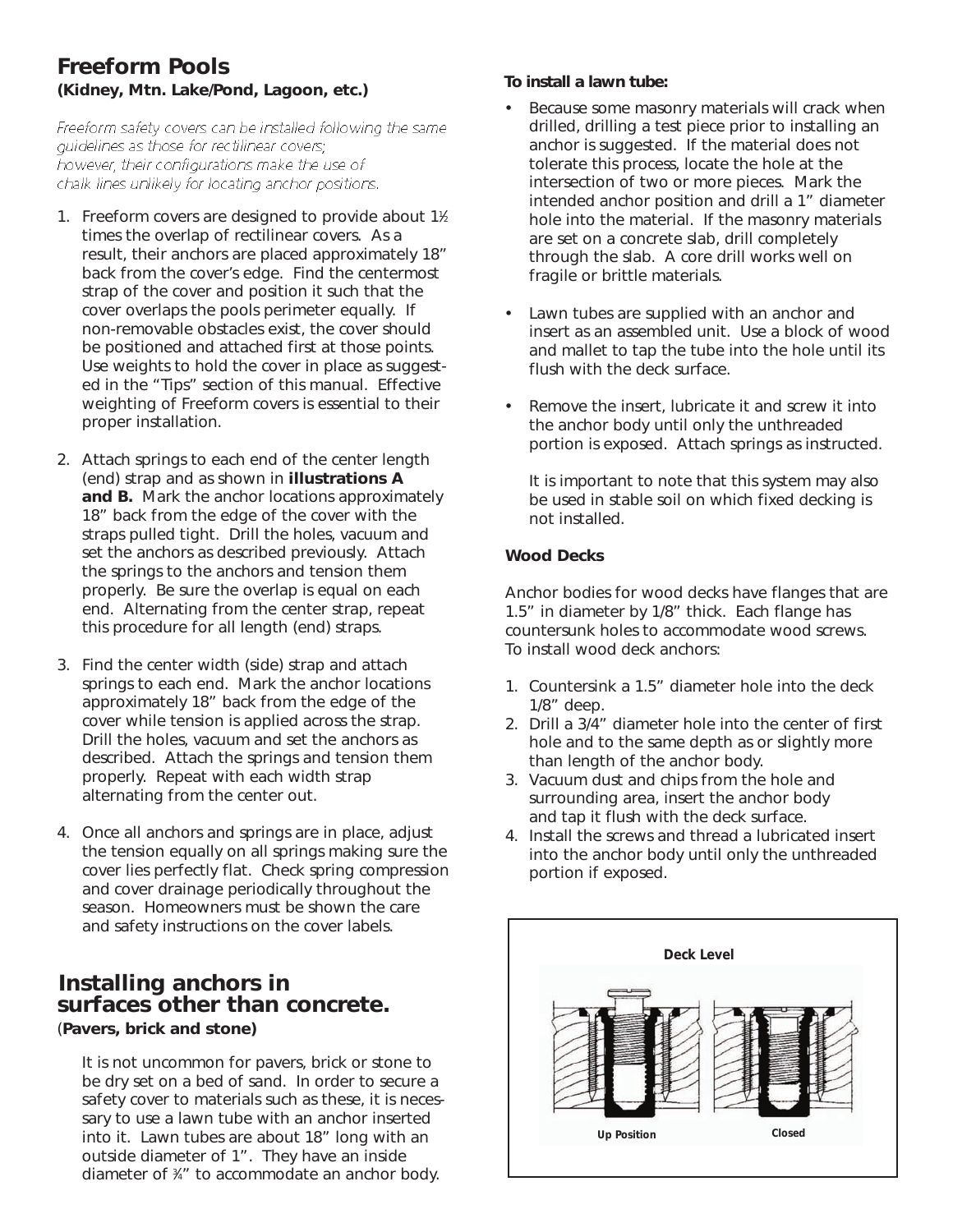|                                                                                                                                                           | MARNING                             |
|-----------------------------------------------------------------------------------------------------------------------------------------------------------|-------------------------------------|
| AVOID DROWNING RISK                                                                                                                                       |                                     |
| Remove Standing Water-child can drown<br>on top of cover. (Stay off cover.)<br>Remove cover(s) completely before<br>entry of bathers-entrapment possible. |                                     |
|                                                                                                                                                           |                                     |
| Non-secured or improperly secured covers<br>are a hazard                                                                                                  |                                     |
|                                                                                                                                                           |                                     |
| Failure to follow all instructions may<br>result in injury or drowning.<br>Inspect cover annually for damage-do not<br>use if damaged.                    |                                     |
| MEETS OR EXCEEDS STANDARD PERFORMANCE SPECIFICATION SET FORTH IN ASTM: F1346-91-2003<br>MANUAL SAFETY COVER - MSC                                         |                                     |
| DATE INSTALLED<br>PN LB623 REVISED: 3/2/10<br>MFG. DATE:<br>SIZE:                                                                                         | SERIAL #<br>MODEL # MSC-M<br>MSC-SL |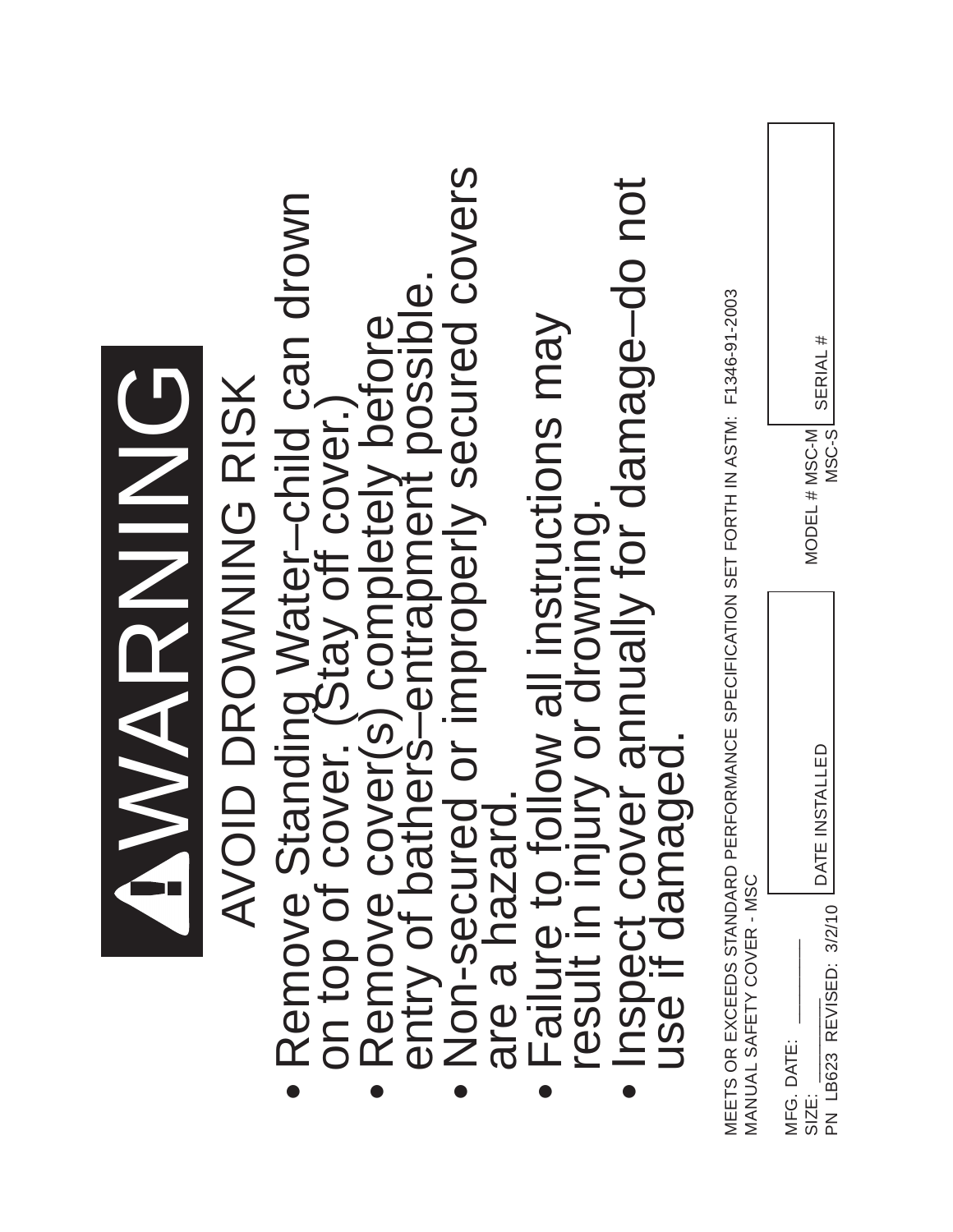#### **Installing Anchors in Pavers, Brick & Stone Surfaces that have a Concrete/Mortar & Compacted Gravel Base**

- A 10'' Deck Tube with included anchor can be used for paver, brick & stone applications that have a concrete/mortar & compacted gravel sub base (see diagrams below).
- Whenever possible, locate the hole for the Deck Tube at the intersection of two or more paver/stones.
- A 1'' dia. rotary hammer core drill bit is suggested to create the desired holes.
- Using a hardwood block and mallet tap the Deck Tube into position.

• OPTIONAL: Before completely tapping the Deck Tube flush with the deck surface. Leave 1'' of the Deck Tube exposed and apply a bead of masonry construction adhesive around the tube. Then complete tapping the Deck Tube flush to the deck, making sure to clean off all excess adhesive. (For a finished look use the brass collar item MH213 on top of the inserted Deck Stake)

Remove the insert, lubricate it and screw it into the anchor body until only the unthreaded portion is exposed. Attach springs as instructed.



#### **IMPORTANT:**

The 10" Deck Tube is not for paver deck applications that do not have a concrete/mortar sub-deck.

#### **Non-Removable Objects and Obstacles**

Diving boards, spas, raised walls, planters, rock formations and water falls are among the many pool features that require special arrangements in order to be covered safely.

Coated Stainless Cable and Y-Strap assemblies are available for use when conditions require specific anchoring hardware.



The Coated Stainless Cable assembly includes 2 brass anchors, 2 cable clamps, 1 turn buckle and 15' of coated stainless steel cable. This hardware can be used with spring clips to draw a portion of a safety cover securely around the perimeter of a fixed pool feature. It can also be used in association with expansion anchors, threaded eye bolts and spring clips to create a safe attachment to an object into which expansion anchors can be permanently set.



The Y-Strap assembly is most often used to attach a center length strap to anchors on opposite sides of a diving board stand; though it can be used for other applications. This assembly includes 2 straps sewn to a ring, 2 anchors, 2 D-rings and 2 springs with covers.



*Do not install a solid safety cover not equipped with a drain system unless an electric, submersible pump is provided with the cover.*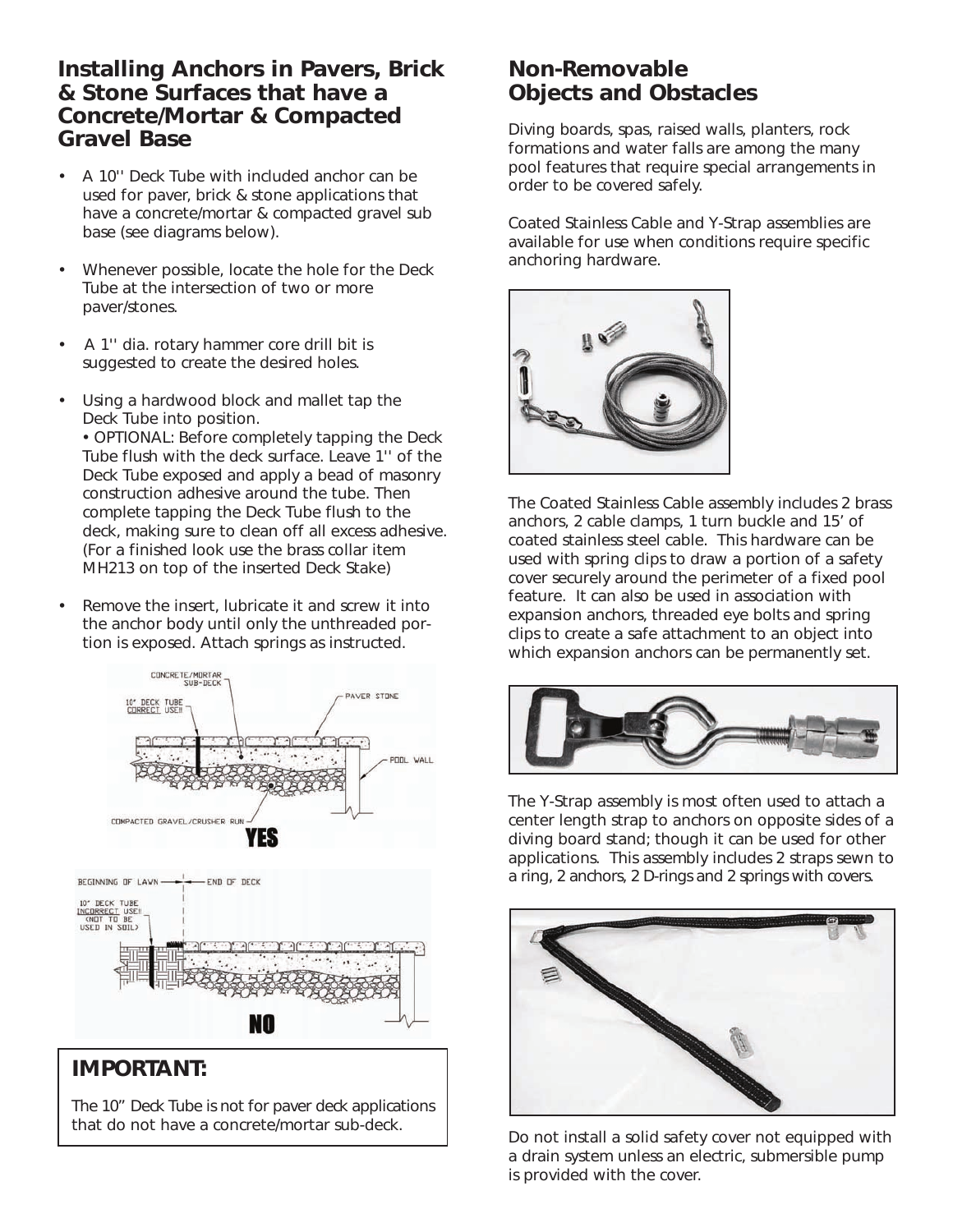## **Care and Maintenance**

\_\_\_\_\_\_\_\_\_\_\_\_\_\_\_\_\_\_\_\_\_\_\_\_\_\_\_\_\_\_\_\_\_\_\_\_\_\_\_\_\_\_\_\_\_\_\_\_\_\_\_\_\_\_\_\_\_\_\_\_\_\_\_\_\_\_\_\_\_\_\_\_\_\_\_\_\_\_\_\_\_ \_\_\_\_\_\_\_\_\_\_\_\_\_\_\_\_\_\_\_\_\_\_\_\_\_\_\_\_\_\_\_\_\_\_\_\_\_\_\_\_\_\_\_\_\_\_\_\_\_\_\_\_\_\_\_\_\_\_\_\_\_\_\_\_\_\_\_\_\_\_\_\_\_\_\_\_\_\_\_\_\_ \_\_\_\_\_\_\_\_\_\_\_\_\_\_\_\_\_\_\_\_\_\_\_\_\_\_\_\_\_\_\_\_\_\_\_\_\_\_\_\_\_\_\_\_\_\_\_\_\_\_\_\_\_\_\_\_\_\_\_\_\_\_\_\_\_\_\_\_\_\_\_\_\_\_\_\_\_\_\_\_\_ \_\_\_\_\_\_\_\_\_\_\_\_\_\_\_\_\_\_\_\_\_\_\_\_\_\_\_\_\_\_\_\_\_\_\_\_\_\_\_\_\_\_\_\_\_\_\_\_\_\_\_\_\_\_\_\_\_\_\_\_\_\_\_\_\_\_\_\_\_\_\_\_\_\_\_\_\_\_\_\_\_ \_\_\_\_\_\_\_\_\_\_\_\_\_\_\_\_\_\_\_\_\_\_\_\_\_\_\_\_\_\_\_\_\_\_\_\_\_\_\_\_\_\_\_\_\_\_\_\_\_\_\_\_\_\_\_\_\_\_\_\_\_\_\_\_\_\_\_\_\_\_\_\_\_\_\_\_\_\_\_\_\_ \_\_\_\_\_\_\_\_\_\_\_\_\_\_\_\_\_\_\_\_\_\_\_\_\_\_\_\_\_\_\_\_\_\_\_\_\_\_\_\_\_\_\_\_\_\_\_\_\_\_\_\_\_\_\_\_\_\_\_\_\_\_\_\_\_\_\_\_\_\_\_\_\_\_\_\_\_\_\_\_\_ \_\_\_\_\_\_\_\_\_\_\_\_\_\_\_\_\_\_\_\_\_\_\_\_\_\_\_\_\_\_\_\_\_\_\_\_\_\_\_\_\_\_\_\_\_\_\_\_\_\_\_\_\_\_\_\_\_\_\_\_\_\_\_\_\_\_\_\_\_\_\_\_\_\_\_\_\_\_\_\_\_ \_\_\_\_\_\_\_\_\_\_\_\_\_\_\_\_\_\_\_\_\_\_\_\_\_\_\_\_\_\_\_\_\_\_\_\_\_\_\_\_\_\_\_\_\_\_\_\_\_\_\_\_\_\_\_\_\_\_\_\_\_\_\_\_\_\_\_\_\_\_\_\_\_\_\_\_\_\_\_\_\_ \_\_\_\_\_\_\_\_\_\_\_\_\_\_\_\_\_\_\_\_\_\_\_\_\_\_\_\_\_\_\_\_\_\_\_\_\_\_\_\_\_\_\_\_\_\_\_\_\_\_\_\_\_\_\_\_\_\_\_\_\_\_\_\_\_\_\_\_\_\_\_\_\_\_\_\_\_\_\_\_\_ \_\_\_\_\_\_\_\_\_\_\_\_\_\_\_\_\_\_\_\_\_\_\_\_\_\_\_\_\_\_\_\_\_\_\_\_\_\_\_\_\_\_\_\_\_\_\_\_\_\_\_\_\_\_\_\_\_\_\_\_\_\_\_\_\_\_\_\_\_\_\_\_\_\_\_\_\_\_\_\_\_ \_\_\_\_\_\_\_\_\_\_\_\_\_\_\_\_\_\_\_\_\_\_\_\_\_\_\_\_\_\_\_\_\_\_\_\_\_\_\_\_\_\_\_\_\_\_\_\_\_\_\_\_\_\_\_\_\_\_\_\_\_\_\_\_\_\_\_\_\_\_\_\_\_\_\_\_\_\_\_\_\_ \_\_\_\_\_\_\_\_\_\_\_\_\_\_\_\_\_\_\_\_\_\_\_\_\_\_\_\_\_\_\_\_\_\_\_\_\_\_\_\_\_\_\_\_\_\_\_\_\_\_\_\_\_\_\_\_\_\_\_\_\_\_\_\_\_\_\_\_\_\_\_\_\_\_\_\_\_\_\_\_\_ \_\_\_\_\_\_\_\_\_\_\_\_\_\_\_\_\_\_\_\_\_\_\_\_\_\_\_\_\_\_\_\_\_\_\_\_\_\_\_\_\_\_\_\_\_\_\_\_\_\_\_\_\_\_\_\_\_\_\_\_\_\_\_\_\_\_\_\_\_\_\_\_\_\_\_\_\_\_\_\_\_ \_\_\_\_\_\_\_\_\_\_\_\_\_\_\_\_\_\_\_\_\_\_\_\_\_\_\_\_\_\_\_\_\_\_\_\_\_\_\_\_\_\_\_\_\_\_\_\_\_\_\_\_\_\_\_\_\_\_\_\_\_\_\_\_\_\_\_\_\_\_\_\_\_\_\_\_\_\_\_\_\_ \_\_\_\_\_\_\_\_\_\_\_\_\_\_\_\_\_\_\_\_\_\_\_\_\_\_\_\_\_\_\_\_\_\_\_\_\_\_\_\_\_\_\_\_\_\_\_\_\_\_\_\_\_\_\_\_\_\_\_\_\_\_\_\_\_\_\_\_\_\_\_\_\_\_\_\_\_\_\_\_\_ \_\_\_\_\_\_\_\_\_\_\_\_\_\_\_\_\_\_\_\_\_\_\_\_\_\_\_\_\_\_\_\_\_\_\_\_\_\_\_\_\_\_\_\_\_\_\_\_\_\_\_\_\_\_\_\_\_\_\_\_\_\_\_\_\_\_\_\_\_\_\_\_\_\_\_\_\_\_\_\_\_ \_\_\_\_\_\_\_\_\_\_\_\_\_\_\_\_\_\_\_\_\_\_\_\_\_\_\_\_\_\_\_\_\_\_\_\_\_\_\_\_\_\_\_\_\_\_\_\_\_\_\_\_\_\_\_\_\_\_\_\_\_\_\_\_\_\_\_\_\_\_\_\_\_\_\_\_\_\_\_\_\_ \_\_\_\_\_\_\_\_\_\_\_\_\_\_\_\_\_\_\_\_\_\_\_\_\_\_\_\_\_\_\_\_\_\_\_\_\_\_\_\_\_\_\_\_\_\_\_\_\_\_\_\_\_\_\_\_\_\_\_\_\_\_\_\_\_\_\_\_\_\_\_\_\_\_\_\_\_\_\_\_\_ \_\_\_\_\_\_\_\_\_\_\_\_\_\_\_\_\_\_\_\_\_\_\_\_\_\_\_\_\_\_\_\_\_\_\_\_\_\_\_\_\_\_\_\_\_\_\_\_\_\_\_\_\_\_\_\_\_\_\_\_\_\_\_\_\_\_\_\_\_\_\_\_\_\_\_\_\_\_\_\_\_

- Cover must be installed taut. Loose-fitting covers can cause excessive abrasion.
- Upon installation of springs, ensure they are taut as they will relax within several weeks.
- Inspect the springs periodically to make sure the springs are properly compressed (about halfway).
- Be sure to maintain the proper chemical levels in the pool during the winter.
- Water level must be within 12" of the cover during the snow season to help support the weight. Failure to do so will void the warranty.
- Read the warranty carefully as to its conditions and make sure the warranty card is completed and mailed to the specified address, or to www.yourpoolwarranty.com
- When installing or removing the cover, make sure not to drag the cover over any abrasive surface and be careful not to catch the cover material on the springs or anchors.
- If pool edging or deck is sharp or abrasive, it is recommended that padding be used to protect the cover in those areas.
- Store the cover in the mesh bag provided and hang off the floor for drainage and protection when not in use.
- Flush out anchor casings with a hose when opening pool and spray the anchor screw with silicone prior to screwing it flush for the pool season.
- **SAFETY IS EVERYONE'S RESPONSIBILITY!** Our safety covers are built to meet or exceed every related safety and structural regulation governing their manufacture. However, it is the consumer purchaser's responsibility to follow all safety instructions provided with any safety cover and to educate all users of the product as to its safe and proper use.

#### **AT NO TIME SHOULD ANYONE PURPOSELY ATTEMPT TO ENTER THE SAFETY COVER.**

#### **NOTES**